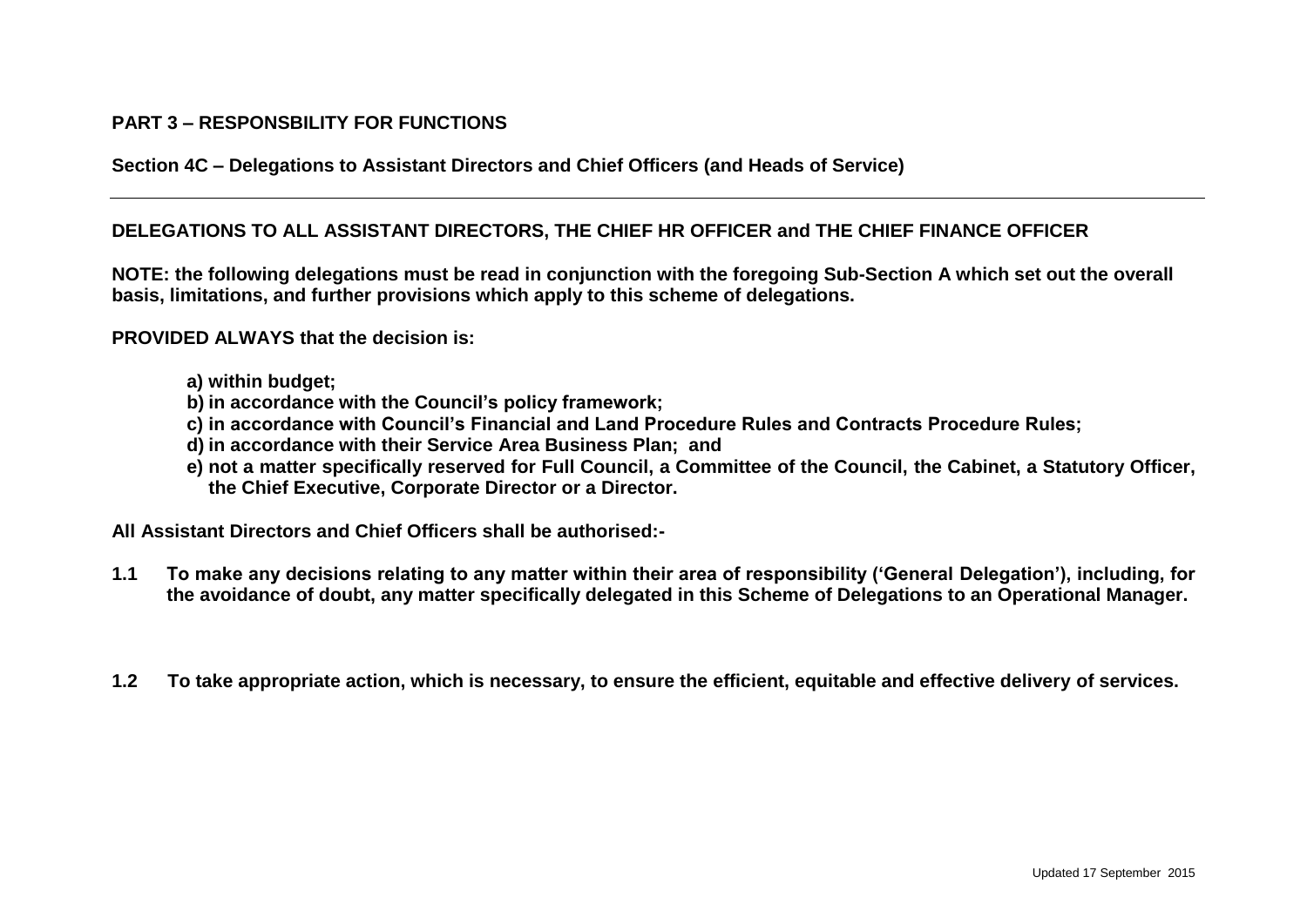## **1.3 To exercise the following Specific Delegations:-**

| Ref                                                 | <b>Delegation</b>                                                                                                                                                                                                                                                                                                                                                                                                                                                                                                    | Form of<br><b>Evidence</b>                       |
|-----------------------------------------------------|----------------------------------------------------------------------------------------------------------------------------------------------------------------------------------------------------------------------------------------------------------------------------------------------------------------------------------------------------------------------------------------------------------------------------------------------------------------------------------------------------------------------|--------------------------------------------------|
| <b>Human</b><br><b>Resources</b><br>CO <sub>1</sub> | Authority to manage the human resources within their area of responsibility, including the<br>appointment, establishment, salary/grade, training, terms and conditions of employment, health<br>and safety, discipline, suspension and dismissal of staff, in accordance with the Council's HR<br>and financial procedures and subject to appropriate consultation as outlined therein.<br>Qualification: This may not be further delegated.                                                                         | <b>Relevant HR</b><br>Form                       |
| CO <sub>2</sub>                                     | Authority to consider and approve, as appropriate, in consultation with the Chief HR Officer and<br>the Corporate Director, Resources and in accordance with the provisions of the Local<br>Government Pension Scheme and the Council's approved policy and criteria, the early<br>retirement of staff (aged 55 or over) in the following circumstances:<br>(1)<br>in the interests of the efficiency of the service<br>(2)<br>who request voluntary retirement<br>Qualification: This may not be further delegated. | <b>Relevant HR</b><br>Form                       |
| <b>Procurement</b><br>CO <sub>3</sub>               | To procure works, goods, services and/or supplies and manage all aspects of the contract<br>(except in relation to variations – see CO4; framework arrangements – see FS20; or where the<br>Contracts Procedure Rules make contrary provision) where the estimated contract value does<br>not exceed £1,000,000; and in all cases, subject to compliance with Financial Procedure Rules,<br>Contracts Procedure Rules and the Policy and Budget Framework.<br>Qualification: This may not be further delegated.      | Pre-Tender<br>and Contract<br><b>Award Forms</b> |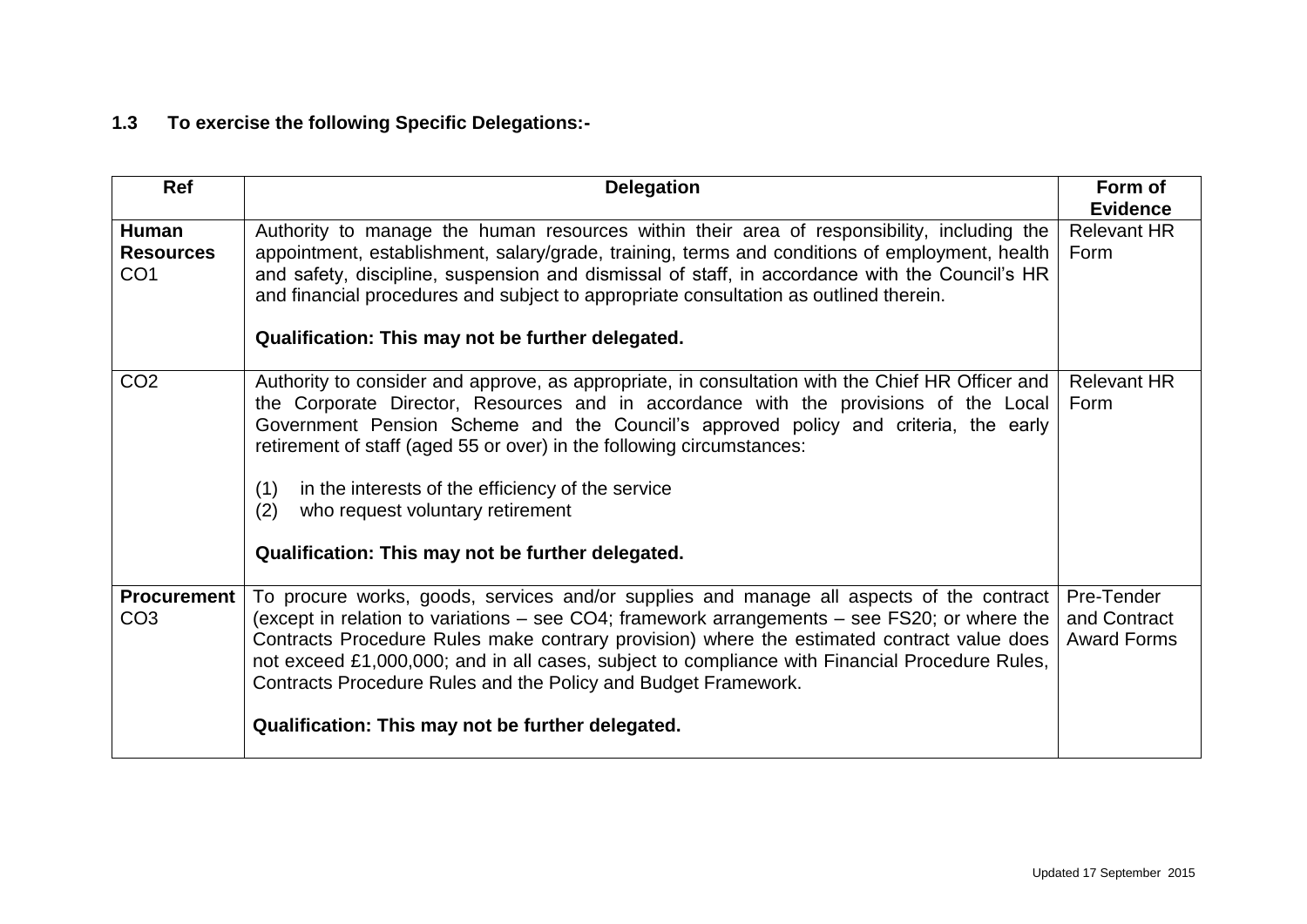| Ref                             | <b>Delegation</b>                                                                                                                                                                                                                                                                                                                                        | Form of<br><b>Evidence</b> |
|---------------------------------|----------------------------------------------------------------------------------------------------------------------------------------------------------------------------------------------------------------------------------------------------------------------------------------------------------------------------------------------------------|----------------------------|
| CO <sub>4</sub>                 | To authorise, issue or approve variations in accordance with the values, as set out in the<br><b>Contracts Procedure Rules.</b>                                                                                                                                                                                                                          |                            |
|                                 | Qualification: This may not be further delegated.                                                                                                                                                                                                                                                                                                        |                            |
| <b>Other</b><br>CO <sub>5</sub> | To make any applications under the planning legislation to the Authority as Local Planning<br>Authority in relation to development of land for which the Chief Officer is responsible including<br>Planning Applications to develop any land held by the Authority or for the development of any<br>land by the Authority whether on its own or jointly. |                            |
| CO <sub>6</sub>                 | To manage any operational land or premises or assets and to secure such maintenance, repair<br>or renewal of the same, save that the purchase repair, leasing, hire, disposal and maintenance<br>of vehicles will be managed in accordance with arrangements made by the officer who is for the<br>time being the Authority's Transport Manager.         |                            |
| CO <sub>7</sub>                 | Within the service area to vary the approved programme of capital expenditure by an addition or  <br>deletion or material modification of an existing project by a virement not exceeding £100,000 to<br>or from another project subject to the Policy and Budget Framework and in accordance with<br><b>Financial Procedure Rules.</b>                  | <b>Virement Form</b>       |
|                                 | Qualification: This may not be further delegated.                                                                                                                                                                                                                                                                                                        |                            |
| CO <sub>8</sub>                 | Within service areas to vire sums not exceeding £50,000 provided under specific published<br>revenue budget heads to other purposes (revenue only) subject to compliance with Financial<br>Procedure Rules.                                                                                                                                              | <b>Virement Form</b>       |
|                                 | Qualification: This may not be further delegated.                                                                                                                                                                                                                                                                                                        |                            |